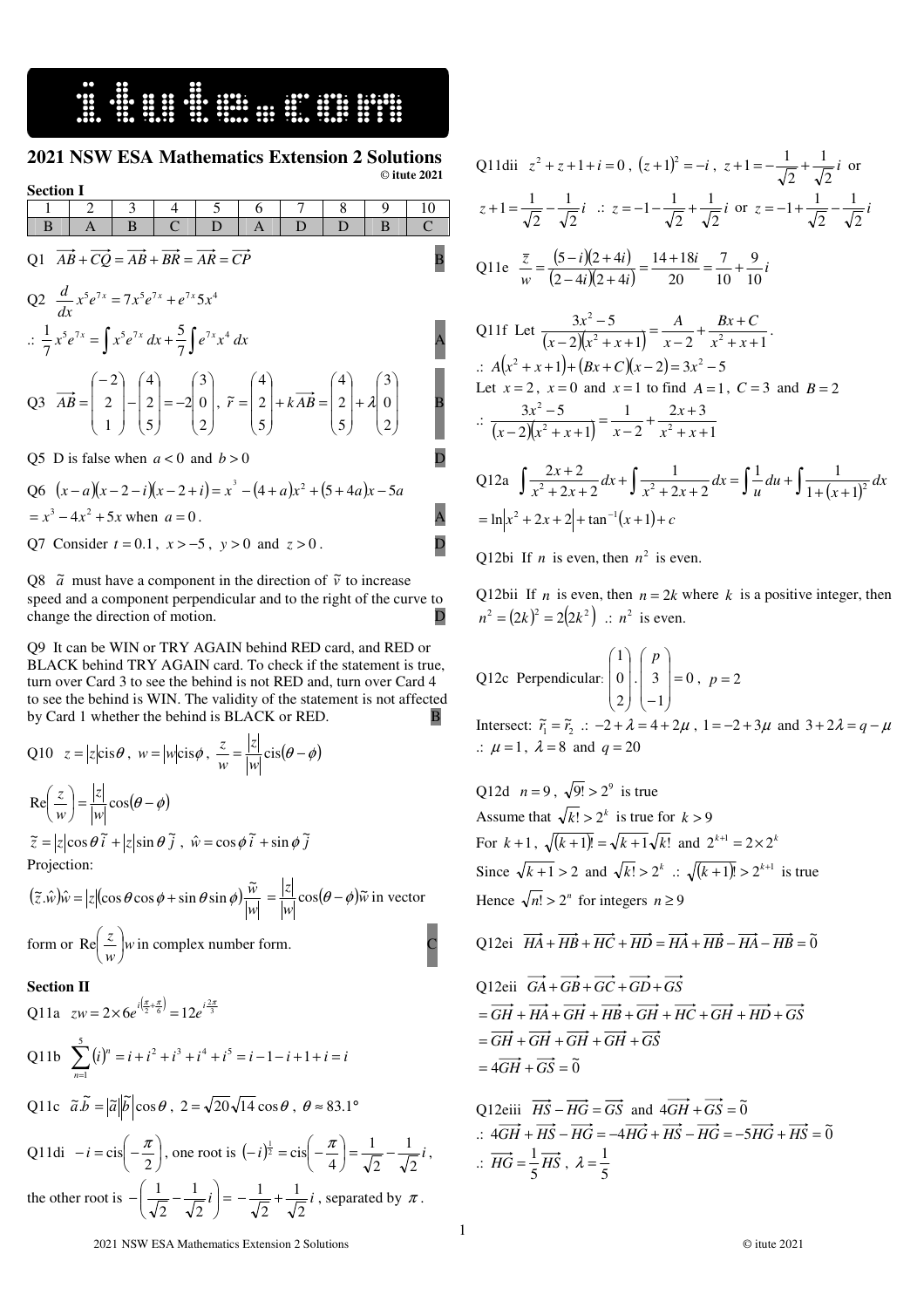### 

- Q13a By estimation  $|a + ib| \approx 1.4$ ,  $|(a + ib)^{\frac{1}{4}}| \approx 1.09$
- $(a + ib) = \frac{27}{5}$  $Arg(a+ib) = \frac{2\pi}{5}$ ,  $Arg(a+ib)^{\frac{1}{4}} = \frac{2\pi}{5} \times \frac{1}{4} = \frac{\pi}{10}$ 1 5  $Arg(a+ib)^{\frac{1}{4}} = \frac{2\pi}{5} \times \frac{1}{4} = \frac{\pi}{10}$

The four fourth roots space out equally



Q13b Let 
$$
u = \sqrt{x^2 - 9}
$$
,  $\frac{du}{dx} = \frac{x}{\sqrt{x^2 - 9}}$   
\n
$$
\int_{\sqrt{10}}^{\sqrt{13}} x^3 \sqrt{x^2 - 9} dx = \int_{\sqrt{10}}^{\sqrt{13}} x^2 \frac{(x^2 - 9)x}{\sqrt{x^2 - 9}} dx = \int_{\sqrt{10}}^{\sqrt{13}} (u^2 + 9) u^2 \frac{du}{dx} dx
$$
\n
$$
= \int_{1}^{2} (u^2 + 9) u^2 du = \left[ \frac{u^5}{5} + 3u^3 \right]_{1}^{2} = \frac{136}{5}
$$
\nQ13ci

 $I_n = \int_1^e (\ln x)^n dx = \left[ (\ln x)^n x \right]_1^e - \int_1^e n (\ln x)^{n-1} dx$  $\int_{1}^{\infty} (\ln x)^{n} dx = [(\ln x)^{n} x]_{1}^{e} - \int_{1}^{x} n(\ln x)^{n-1} dx$  (integrate by parts)  $= (\ln e)^n e - nI_{n-1} = e - nI_{n-1}$  for  $n \ge 1$ 

Q13cii  $V_A$  = cylinder  $-\frac{1}{2} \times \text{sphere} = \pi 1^2 \times 1 - \frac{1}{2} \times \frac{1}{3} \pi 1^3 = \frac{\pi}{3}$ 4 2  $\frac{1}{2} \times \text{sphere} = \pi 1^2 \times 1 - \frac{1}{2}$  $V_A$  = cylinder  $-\frac{1}{2} \times \text{sphere} = \pi l^2 \times 1 - \frac{1}{2} \times \frac{4}{2} \pi l^3 = \frac{\pi}{2}$  $(\ln x)^2 dx = \pi 1^2 (e-1) - \pi I_2 = \pi (e-1) - \pi (e-2I_1)$ 1  $V_B$  = cylinder  $-\pi \int_1^e (\ln x)^2 dx = \pi 1^2 (e-1) - \pi I_2 = \pi (e-1) - \pi (e-2I_1)$ Note that  $I_1 = e - I_0 = e - \int_1^e 1 dx = 1$  :  $V_B = \pi$ 1  $V_A$  :  $V_B = \frac{\pi}{3}$  :  $\pi = 1:3$ Q13di  $\frac{d(\frac{1}{2}v^2)}{dx} = -4(x-3)$  $\frac{d(\frac{1}{2}v^2)}{dx^2}$  = -4(x-3) and  $|v|$  = 8 at x = 0  $\therefore$   $v^2 = 4(25 - (x - 3)^2)$ , when  $v = 0$ ,  $(x - 3)^2 = 25$  ∴  $x = -2$  or 8 .: oscillates between  $x = -2$  and 8.

Q13dii When  $t = 0$ ,  $x = 5.5$  and  $v$  points towards O .:  $v = \frac{dx}{dt} = -2\sqrt{25 - (x - 3)^2}$  $v = \frac{dx}{dt} = -2\sqrt{25 - (x - 3)^2}$ ,  $t = \frac{1}{2} \int \frac{-1}{\sqrt{25 - (x - 3)^2}}$  $=\frac{1}{2}\int \frac{-1}{\sqrt{1-x^2}} dx$ *x*  $t = \frac{1}{2}$ ]  $\frac{1}{\sqrt{25 - (x - 3)^2}}$ 1 2 1  $\therefore t = \frac{1}{2} \cos^{-1} \left( \frac{x-5}{5} \right) - \frac{\pi}{6}$  $\frac{1}{2}$  cos<sup>-1</sup> $\left(\frac{x-3}{5}\right)$  $\frac{1}{2}$  cos<sup>-1</sup> $\left(\frac{x-3}{5}\right)$  -  $\frac{\pi}{6}$  $\left(\frac{x-3}{2}\right)$ l  $t = \frac{1}{2} \cos^{-1} \left( \frac{x-1}{2} \right)$ When  $x = 0$ , first  $t = \frac{1}{2} \cos^{-1} \left(-\frac{3}{5}\right) - \frac{\pi}{6} \approx 0.58$  $\frac{1}{2}$  cos<sup>-1</sup> $\left(-\frac{3}{5}\right)$  $\frac{1}{2}\cos^{-1}\left(-\frac{3}{5}\right)-\frac{\pi}{6} \approx$  $\left(-\frac{3}{5}\right)$ l  $t = \frac{1}{2} \cos^{-1} \left( -\frac{3}{7} \right) - \frac{\pi}{6}$ 

Q14a Let 
$$
t = \tan \frac{x}{2}
$$
,  $\cos x = \frac{1 - t^2}{1 + t^2}$ ,  $\frac{dt}{dx} = \frac{1 + t^2}{2}$   
\nWhen  $x = 0$ ,  $t = 0$ ; when  $x = \frac{\pi}{2}$ ,  $t = 1$   
\n
$$
\int_0^{\frac{\pi}{2}} \frac{1}{3 + 5 \cos x} dx = \int_0^{\frac{\pi}{2}} \frac{1}{3 + 5 \left(\frac{1 - t^2}{1 + t^2}\right)} dx = \int_0^{\frac{\pi}{2}} \frac{1 + t^2}{3 \left(1 + t^2\right) + 5 \left(1 - t^2\right)} dx
$$
\n
$$
= 2 \int_0^{\frac{\pi}{2}} \frac{1}{3 \left(1 + t^2\right) + 5 \left(1 - t^2\right)} dx = \int_0^1 \frac{1}{4 - t^2} dt = \int_0^1 \frac{1}{(2 + t)(2 - t)} dt
$$
\n
$$
= \frac{1}{4} \int_0^1 \left(\frac{1}{2 + t} + \frac{1}{2 - t}\right) dt = \frac{1}{4} \left[\ln \left|\frac{2 + t}{2 - t}\right|\right]_0^1 = \frac{\ln 3}{4}
$$

Q14bi

 $\overline{a}$ 

 Down the slope, positive direction. Resultant force =  $5g \sin 60^\circ - 2v - 2v^2$ 



Q14bii Zero acceleration:

 $\frac{\sqrt{3}}{2}g - 2v - 2v^2$  $0 = \frac{5\sqrt{3}}{2}g - 2v - 2v^2$ ,  $2v^2 + 2v - 25\sqrt{3} = 0$  given  $g = 10$ Speed  $v = \frac{2 + \sqrt{1 + 200 \sqrt{3}}}{4} \approx 4.2$  $v = \frac{-2 + \sqrt{4 + 200\sqrt{3}}}{4} \approx 4.2 \text{ ms}^{-1}$ 

 $\frac{\sqrt{3}}{2}g - 2v - 2v^2$  $=\frac{5\sqrt{3}}{2}g-2v-2v^2$  N

Q14ci de Moivre's theorem:  $(\cos \theta + i \sin \theta)^5 = \cos 5\theta + i \sin 5\theta$ Binomial Expansion:  $(\cos \theta + i \sin \theta)^5$  $=$ cos<sup>5</sup>  $\theta$  + 5 cos<sup>4</sup>  $\theta$ (*i* sin  $\theta$ ) + 10 cos<sup>3</sup>  $\theta$ (*i* sin  $\theta$ )<sup>2</sup> + 10 cos<sup>2</sup>  $\theta$ (*i* sin  $\theta$ )<sup>3</sup> +  $5 \cos \theta (i \sin \theta)^4 + (i \sin \theta)^5$  $=\cos^5 \theta - 10\cos^3 \theta \sin^2 \theta + 5\cos \theta (\sin^2 \theta)^2$  $+i\left( 5\cos^4 \theta \sin \theta - 10\cos^2 \theta \sin^3 \theta + \sin^5 \theta \right)$ Equate the real parts:  $\cos 5\theta$  $\cos^5 \theta - 10 \cos^3 \theta \sin^2 \theta + 5 \cos \theta (\sin^2 \theta)^2$  $=$   $\cos^5 \theta - 10 \cos^3 \theta \left(1 - \cos^2 \theta\right) + 5 \cos \theta \left(1 - \cos^2 \theta\right)^2$  $= 16 \cos^5 \theta - 20 \cos^3 \theta + 5 \cos \theta$ 

Q14cii 
$$
\left(e^{\frac{i\pi}{10}}\right)^5 = \cos{\frac{\pi}{2}} + i\sin{\frac{\pi}{2}} = i
$$
, Re $\left(e^{\frac{i\pi}{10}}\right)^5 = 0$   
\n $\therefore 16\cos^5{\theta} - 20\cos^3{\theta} + 5\cos{\theta} = 0$   
\nwhere  $\cos{\theta} = \cos{\frac{\pi}{10}} \approx 0.951$   $\therefore \cos^2{\theta} \approx 0.9$   
\n $\left(16\cos^4{\theta} - 20\cos^2{\theta} + 5\right)\cos{\theta} = 0$   $\therefore 16\cos^4{\theta} - 20\cos^2{\theta} + 5 = 0$   
\n $\therefore \cos^2{\theta} = \frac{20 + \sqrt{80}}{32} = \frac{5 + \sqrt{5}}{8}$   $\therefore \cos{\theta} = \text{Re}\left(e^{\frac{i\pi}{10}}\right) = \sqrt{\frac{5 + \sqrt{5}}{8}}$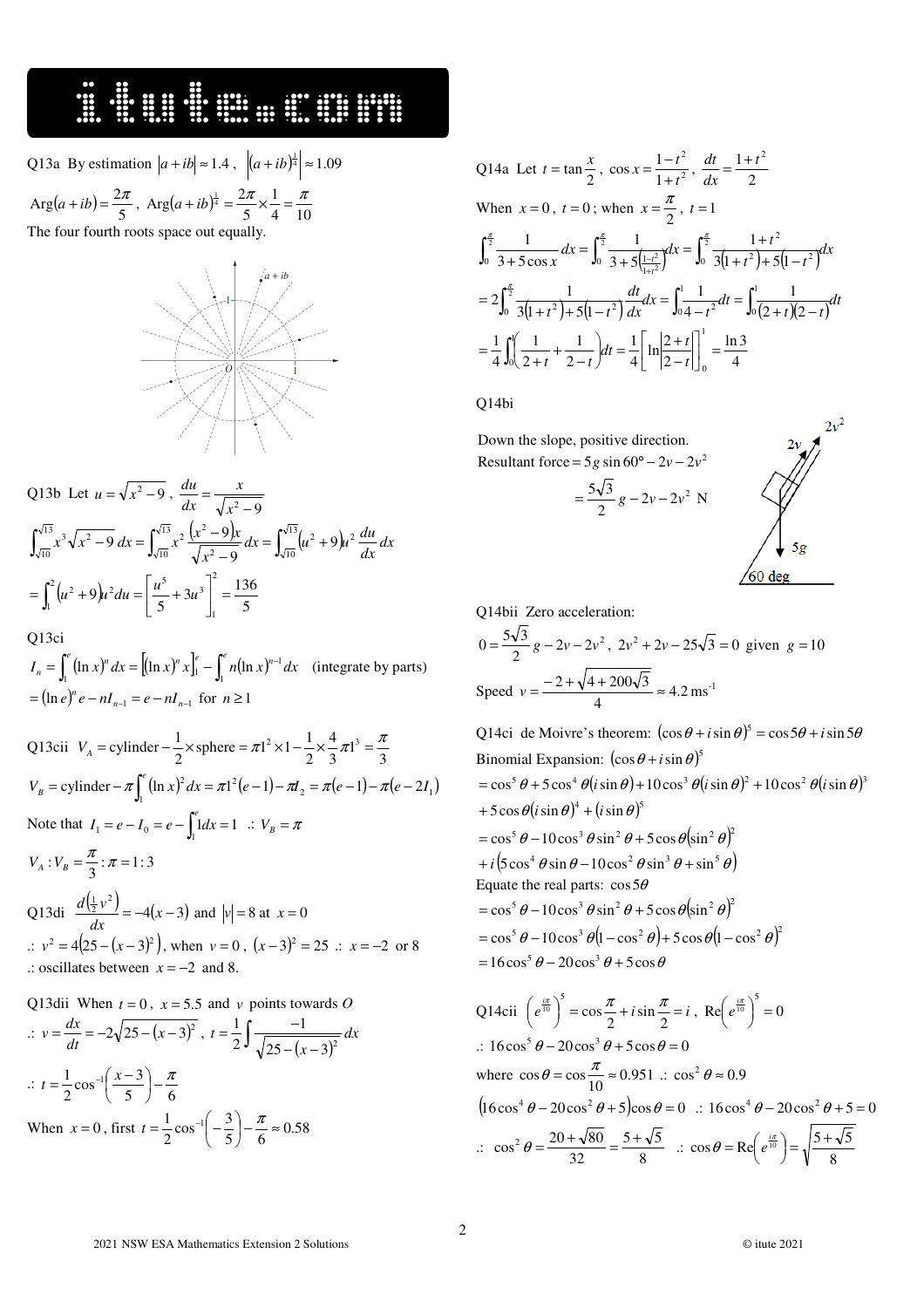## 

 $\overline{a}$ 

Q15ai 
$$
(a-b)^2 \ge 0
$$
 ::  $ab \le \frac{a^2 + b^2}{2}$  for  $a,b \ge 0$   
\nUsing  $\sqrt{xy} \le \frac{x+y}{2}$ ,  $\sqrt{abc} \le \frac{ab+c}{2} \le \frac{\frac{a^2+b^2}{2}+c}{2}$   
\n $\therefore \sqrt{abc} \le \frac{a^2+b^2+2c}{4}$   
\nQ15aii  $\sqrt{abc} \le \frac{a^2+b^2+2c}{4}$ ,  $\sqrt{abc} \le \frac{b^2+c^2+2a}{4}$ ,  
\n $\sqrt{abc} \le \frac{c^2+a^2+2b}{4}$ 

Add the 3 inequalities and simplify,  $\sqrt{abc} \leq \frac{a+b+c}{6}$  $\frac{a^2 + b^2 + c^2 + a + b + c}{a}$ 

Q15bi Let  $n = 2m - 1$  for  $m = 1, 2, 3, ...$   $\therefore$   $n = 1, 3, 5, ...$  $(n+1)$ 2  $t_n = \frac{n(n+1)}{2}, t_m = \frac{(2m-1)2m}{2} = 2m^2 - m$  $(2m-1)2$  $\therefore$  For  $n = 1, 3, 5, \dots, t_n$  is also hexagonal.

Q15bii Since  $n = 2m - 1$  is odd for all integers  $m \ge 1$  $\therefore$   $t_2, t_4, t_6, \dots$  are not hexagonal. If not hexagonal, then not  $t_1, t_3, t_5, \ldots$ 

Q15ci 
$$
\ddot{x} = -g - kv^2
$$
,  $\frac{dv}{dt} = -k\left(\frac{g}{k} + v^2\right)$ ,  $\frac{dt}{dv} = -\frac{1}{k} \cdot \frac{1}{\frac{s}{k} + v^2}$   
\n $-kt = \int \frac{1}{\frac{s}{k} + v^2} dv = \sqrt{\frac{k}{g}} \tan^{-1} \sqrt{\frac{k}{g}} v + c$   
\n $t = 0, v = u$   $\therefore c = -\sqrt{\frac{k}{g}} \tan^{-1} \sqrt{\frac{k}{g}} u$   
\nAt max. height  $v = 0$   $\therefore kt = \sqrt{\frac{k}{g}} \tan^{-1} \sqrt{\frac{k}{g}} u$ ,  $t = \frac{1}{\sqrt{g}k} \tan^{-1} \sqrt{\frac{k}{g}} u$   
\nQ15cii  $\ddot{x} = -g - kv^2$ ,  $\frac{1}{2} \frac{dv^2}{dx} = -k\left(\frac{g}{k} + v^2\right)$ ,  $2 \frac{dx}{dv^2} = -\frac{1}{k} \cdot \frac{1}{\frac{s}{k} + v^2}$   
\n $-2kx = \int \frac{1}{\frac{s}{k} + v^2} dv^2 = \ln\left(\frac{g}{k} + v^2\right) + C$   
\nAt  $x = 0$ ,  $v = u$   $\therefore C = -\ln\left(\frac{g}{k} + u^2\right)$   $\therefore x = \frac{1}{2k} \ln \frac{\frac{s}{k} + u^2}{\frac{s}{k} + v^2}$   
\nAt max. height  $v = 0$ ,  $x = \frac{1}{2k} \ln\left(1 + \frac{k}{g}u^2\right)$   
\nQ15d  $5^n = (2 + 3)^n = 2^n + {n \choose 1} 2^{n-1}3 + {n \choose 2} 2^{n-2}3^2 + ... + 3^n$  for  $n \ge 2$ .  
\nAll terms are positive  $\therefore 2^n + 3^n \neq 5^n$ 

Q16ai  $OP \cdot OP = x^2 + y^2 + z^2 = 1$  $(|x|+|y|+|z|)^2 \ge |x|^2+|y|^2+|z|^2=1$   $\therefore$   $|x|+|y|+|z|\ge 1$ 

Q16aii  $\tilde{a} \tilde{b} = |\tilde{a}||\tilde{b}| \cos \theta$  where  $\theta$  is the angle between the two

vectors and 
$$
-1 \le \cos \theta \le 1
$$
 :  $|\tilde{a}.\tilde{b}| \le |\tilde{a}||\tilde{b}|$   
  $\therefore |a_1b_1 + a_2b_2 + a_3b_3| \le \sqrt{a_1^2 + a_2^2 + a_3^2} \sqrt{b_1^2 + b_2^2 + b_3^2}$ 

Q16aiii Let  $\overline{\phantom{a}}$  $\overline{\phantom{a}}$  $\overline{\phantom{a}}$ J )  $\mathsf{I}$  $\mathbf{r}$  $\mathbf{I}$ ∖ ſ = 1 1 1  $\tilde{a} = |1|$  and  $\overline{\phantom{a}}$  $\overline{\phantom{a}}$  $\overline{\phantom{a}}$ J  $\backslash$ L  $\mathbb{I}$  $\mathsf{I}$ ∖ ſ = *z y x*  $\tilde{b} = \begin{vmatrix} y \\ y \end{vmatrix}$  for  $x, y, z \in [-1, 1]$ From part aii,  $|x + y + z| \le \sqrt{3}\sqrt{x^2 + y^2 + z^2} = \sqrt{3}$  for all possible values of  $|x + y + z|$  including its maximum value  $|x| + |y| + |z|$  $\therefore$   $|x| + |y| + |z| \le \sqrt{3}$ Q16b  $\tilde{r} = ut \cos \theta \tilde{i} + \left( ut \sin \theta - \frac{1}{2}gt^2 \right) \tilde{j}$ 2  $\tilde{r} = ut \cos \theta \tilde{i} + \left( ut \sin \theta - \frac{1}{2}gt^2 \right)$ J  $\left( u t \sin \theta - \frac{1}{2} g t^2 \right)$ l  $= ut \cos \theta \tilde{i} + \left( ut \sin \theta - \right)$  $\tilde{v} = u \cos \theta \tilde{i} + (u \sin \theta - gt) \tilde{j}$  $\widetilde{r} \cdot \widetilde{v} = 0$ ,  $(u^2 \cos^2 \theta) t + \left( ut \sin \theta - \frac{1}{2}gt^2 \right) (u \sin \theta - gt) = 0$  $\int e^2 \cos^2 \theta \, dt + \left( ut \sin \theta - \frac{1}{2} \, gt^2 \right) \left( u \sin \theta - gt \right) =$  $\left( u t \sin \theta - \frac{1}{2} g t^2 \right)$ l  $u^2 \cos^2 \theta$  **t** +  $\left( u t \sin \theta - \frac{1}{2} g t^2 \right)$   $\left( u \sin \theta - gt^2 \right)$ Simplify to  $\frac{t}{2} (g^2 t^2 - (3gu \sin \theta)t + 2u^2) = 0$  $\frac{d}{dx}$  $(g^2t^2 - (3gu\sin\theta)t + 2u^2) =$ During the time of flight,  $t > 0$  ::  $g^2 t^2 - (3gu \sin \theta)t + 2u^2 = 0$ For two solutions of *t*,  $\Delta > 0$  :  $9g^2u^2 \sin^2 \theta - 8g^2u^2 > 0$  $\therefore \sin^2 \theta > \frac{8}{9}$  $\sin^2 \theta > \frac{8}{9}$  where  $0 < \theta < \frac{\pi}{2}$ ,  $\sin \theta > \frac{2\sqrt{3}}{3}$  $\sin \theta > \frac{2\sqrt{2}}{3}, \ \theta > \sin^{-1} \left( \frac{2\sqrt{2}}{3} \right)$ J  $\backslash$  $\overline{\phantom{a}}$ ∖ ſ  $>\sin$ <sup>-</sup> 3  $\theta > \sin^{-1}\left(\frac{2\sqrt{2}}{2}\right)$  $\therefore \sin^{-1}\left(\frac{2\sqrt{2}}{3}\right) < \theta < \frac{\pi}{2}$  $\sin^{-1}\left(\frac{2\sqrt{2}}{3}\right) < \theta < \frac{\pi}{2}$ J )  $\overline{\phantom{a}}$ ∖  $\left(\frac{2\sqrt{2}}{3}\right) < \theta < \frac{\pi}{2}$  and  $t = \frac{3u\sin\theta \pm u\sqrt{9}}{4g}$  $t = \frac{3u\sin\theta \pm u}{4}$  $=\frac{3u\sin\theta\pm u\sqrt{9\sin^2\theta-8}}{2}$ Time of flight: Let  $ut \sin \theta - \frac{1}{2}gt^2 = 0$  $ut \sin \theta - \frac{1}{2}gt^2 = 0$ ,  $t\left(u \sin \theta - \frac{1}{2}gt\right) = 0$  $\sin \theta - \frac{1}{2}gt\)$ =  $\left(u \sin \theta - \frac{1}{2}gt\right)$ l  $t\left(u \sin \theta - \frac{1}{2}gt\right)$  $\therefore$  0 < t <  $\frac{2a \sin x}{g}$  $0 < t < \frac{2u\sin\theta}{g}$  i.e.  $0 < t < \frac{8u\sin\theta}{4g}$  $0 < t < \frac{8u\sin\theta}{4g}$ Since  $\sin \theta > \frac{\pi}{3}$  $\sin \theta > \frac{2\sqrt{2}}{2}$  :  $3u \sin \theta \pm u \sqrt{9 \sin^2 \theta - 8} < 8u \sin \theta$ : the two values of *t* satisfy  $0 < t < \frac{\cos 3n}{4g}$  $0 < t < \frac{8u\sin\theta}{4g}$ .

Q16c In the second quadrant,  $Re(z) < 0$  and  $Arg(z) > 0$ .:  $\text{Re}(z)$  ≥ Arg(*z*) is not possible. In the fourth quadrant,  $\text{Re}(z) \ge \text{Arg}(z)$  is true for  $z \ne 0$ . In the first and third quadrant,  $\text{Re}(z) \ge \text{Arg}(z)$  is true for some z.



 *Please inform mathline@itute.com re conceptual and/or mathematical errors*.